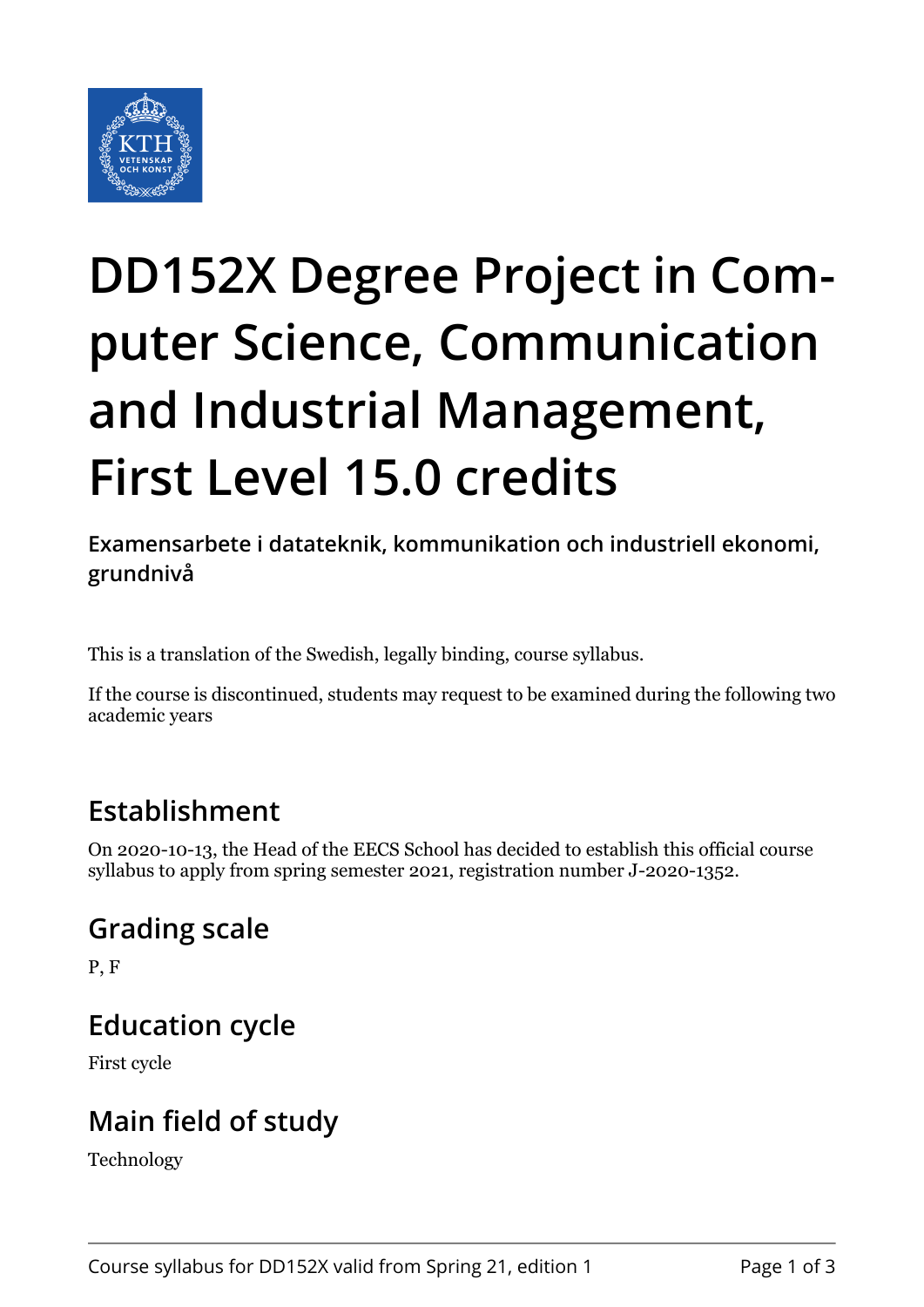# **Language of instruction**

The language of instruction is specified in the course offering information in the course catalogue.

## **Intended learning outcomes**

The student should after completed independent degree project in computer science be able to

- apply skills and knowledge in computer science to a given problem
- independently analyse and discuss relevant aspects of, and solutions to, a large problem in computer science,
- apply standard methods of practice in industry, administration and academic environments regarding planning, conducting, reporting and evaluating independent design and investigation projects
- reflect on, evaluate and critically discuss one's own and others' scientific results,
- document and present the work orally and in writing, with requirements for structure, contents, presentation, formal contents, style and writing
- identify own information needs and independently acquire the knowledge and skills that are needed to solve the problem
- independently plan and carry out a design or study in computer science
- independently collect and organise the requirements and expectations for project deliverables
- evaluate these requirements and expectations under constraints of time and other resources.

#### **Course contents**

The Bachelor's essay shall treat an interesting problem in computer science. For the assignment to be appropriate as a degree project, there must be interesting issues from the subject area to investigate.

# **Specific prerequisites**

In addition to the KTH general requirement for 120 completed credits from the programme syllabus of the programme for year 1-3, courses in fields corresponding to the following courses should be completed:

• Programming and computer science fundamentals, equivalent to DD1320 Applied computer science

• Planning and implementation of project work, equivalent to ME1306 Industrial project management for I

- Fundamentals in Industrial Engineering and Management, corresponding to ME1314 Introduction to Industrial Engineering and Management
- Sustainable development and social aspects, equivalent to ME1314 Introduction to Industrial Engineering and Management